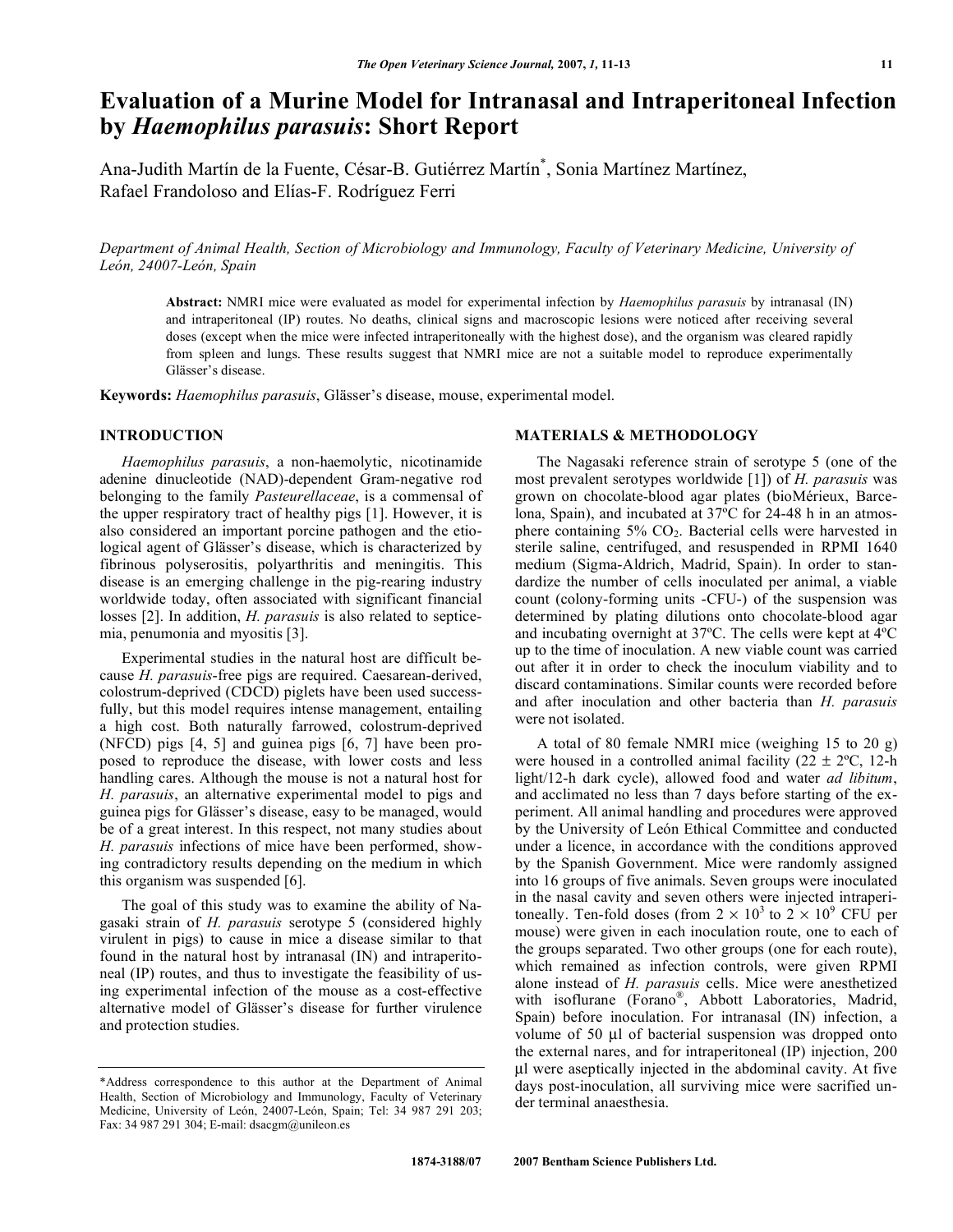Clinical signs were recorded every hour for the first day and then daily until death or euthanasia. The number of dead mice was recorded and the  $LD_{50}$  was calculated by the method of Reed and Muench [8]. All surviving animals were necropsied and macroscopic lesions recorded. Samples were collected aseptically from the spleen, lungs, abdominal and thoracic cavities for bacteriological examination. Individual organs were ground in sterile homogenisers with 5 ml of RPMI, centrifuged and 100 μl of the supernatant were plated onto chocolate-blood agar. The suspected colonies were studied for NAD requirement by observing the satellite phenomenon on blood agar cross-streaked with a nurse strain of *Staphylococcus intermedius*.

 For the bacterial elimination assays, 21 female NMRI mice were inoculated by the IN route with  $2 \times 10^9$  CFU of *H*. *parasuis* suspended in RPMI. Three mice were sacrificed at 0, 4, 6, 8, 10, 12 and 24 hours after the exposure, and their lungs and spleen were removed for bacterial reisolation and identification as described previously. In addition, 100 μl of each supernatant were inoculated onto chocolate-blood agar plates in duplicate to determine the number of CFU.

#### **RESULTS AND DISCUSSION**

 All mice inoculated by the IN route survived after the infection, and only those receiving the highest dose  $(2 \times 10^9)$ CFU) showed tremor or ruffled coat within 24 h after bacterial exposure (Table **1**). None of the mice in the groups treated with lower doses and in the control group showed clinical signs. No remarkable macroscopic lesions were found at the necropsy in any group of mice, and *H. parasuis* could not be recovered from any of the 40 animals infected by this route when they were necropsied five days after infection. It was not possible to calculate the  $LD_{50}$  for the IN route because of the absence of mortality in any of the seven doses inoculated.

 The IN route, through which *H. parasuis* preferentially infects the natural host [1], has hardly been assessed in mice. From our results, it can be concluded that NMRI mice were not susceptible to Nagasaki strain when they were inoculated intranasally, even using doses as high as  $2 \times 10^9$  CFU. However, similar or lower doses have been proved to develop severe Glässer's disease (and even death rapidly after exposure) in CDCD [9] and NFCD [4] pigs by this route, as well as in conventional guinea pigs [7] and SPF pigs [10] inoculated intratracheally.

 Concerning the results of the bacterial elimination assays, *H. parasuis* could be isolated in high numbers (more than 300 colonies) from the lungs of each of the three mice necropsied at 4, 6, 8 and 10 h post-inoculation, but the count decreased considerably  $(36.0 \pm 12.7 \text{ CFU})$  12 h after exposure and the organism was only recovered from two of the three mice in this group. *H. parasuis* was completely eliminated from the lungs after 12 h following the IN inoculation of  $2 \times 10^9$  CFU of Nagasaki strain. On the other hand, *H*. *parasuis* colonized the spleen between 8 and 10 h postinfection, reaching substantially lower counts  $(28.5 \pm 9.2 \text{ and}$  $37.0 \pm 4.2$ , respectively) than in lungs at the same time. The organism was cleared from the spleen after 10 h.

 These results indicate that, although *H. parasuis* is capable to gain access to murine lungs and spleen after IN exposure, it is rapidly eliminated from both organs and, therefore, is unable to induce disease. One possible explanation might be the activation of the innate immunity, presumably through phagocytosis. This mechanism would have been able to effectively destroy *H. parasuis* before 24 h following inoculation. However, the use of mice strain with specific mutations of the innate immune system, such as the toll-like receptors, might have provided different results. It would be also speculated that the rapid bacterial clearance might be related to the inability of this organism of acquiring iron from murine transferrin, because this high-affinity iron uptake system seems to be rather specific for the natural host [11].

All mice infected intraperitoneally with  $2 \times 10^9$  CFU of *H. parasuis* died 6 to 24 h following inoculation, with dullness, tremor, closed eyes, ruffled coat, and a severe congestion in the abdominal cavity (Table **1**). In contrast, the mice inoculated with doses lower than  $2 \times 10^9$  CFU or with RPMI alone survived for all the exposure time, without clinical signs and gross lesions. *H. parasuis* was only recovered from the abdominal cavities of the five mice receiving  $2 \times 10^9$ CFU. Other bacteria than *H. parasuis* were not isolated from these animals. For the IP route, the  $LD_{50}$  of Nagasaki strain was of  $6.32 \times 10^8$  CFU.

 Quite different to our results, other authors [6] observed no deaths among the mice inoculated intraperitoneally with the same infecting dose of strain no. 4 (belonging to serotype 1) suspended in physiological saline, with only unspecific clinical signs, no gross lesions and *H. parasuis* recovery from only one mouse; however, 58.3% of mice died when the same dose was suspended in a broth containing NAD instead of saline, and the recovery rate increased to 50%.

#### **CONCLUSION**

 In spite of being pathogenic for mice by IP inoculation with  $2 \times 10^9$  CFU of *H. parasuis* in our study and being recovered from all animals inoculated with this dose, the ab-

**Table 1. Results of Experimental Infection of Mice with Different Doses of** *H. parasuis,* **Strain Nagasaki (Serotype 5) by Intranasal (IN) or Intraperitoneal (IP) Inoculations** 

| Dose (CFU)                                                                                                     | Route     | No. of<br>Mice | No. of<br><b>Dead Mice</b> | N°. of Mice with<br><b>Clinical Signs</b> | $No$ of Mice<br>with Lesions | $No$ of Mice from which H. parasuis<br>was Recovered |
|----------------------------------------------------------------------------------------------------------------|-----------|----------------|----------------------------|-------------------------------------------|------------------------------|------------------------------------------------------|
| $2 \times 10^3$ , $2 \times 10^4$ , $2 \times 10^5$ ,<br>$2 \times 10^6$ , $2 \times 10^7$ and $2 \times 10^8$ | IN        |                |                            |                                           |                              |                                                      |
|                                                                                                                | <b>IP</b> |                |                            |                                           |                              |                                                      |
| $2\times10^9$                                                                                                  | IN        |                |                            |                                           |                              |                                                      |
|                                                                                                                | <b>IP</b> |                |                            |                                           |                              |                                                      |